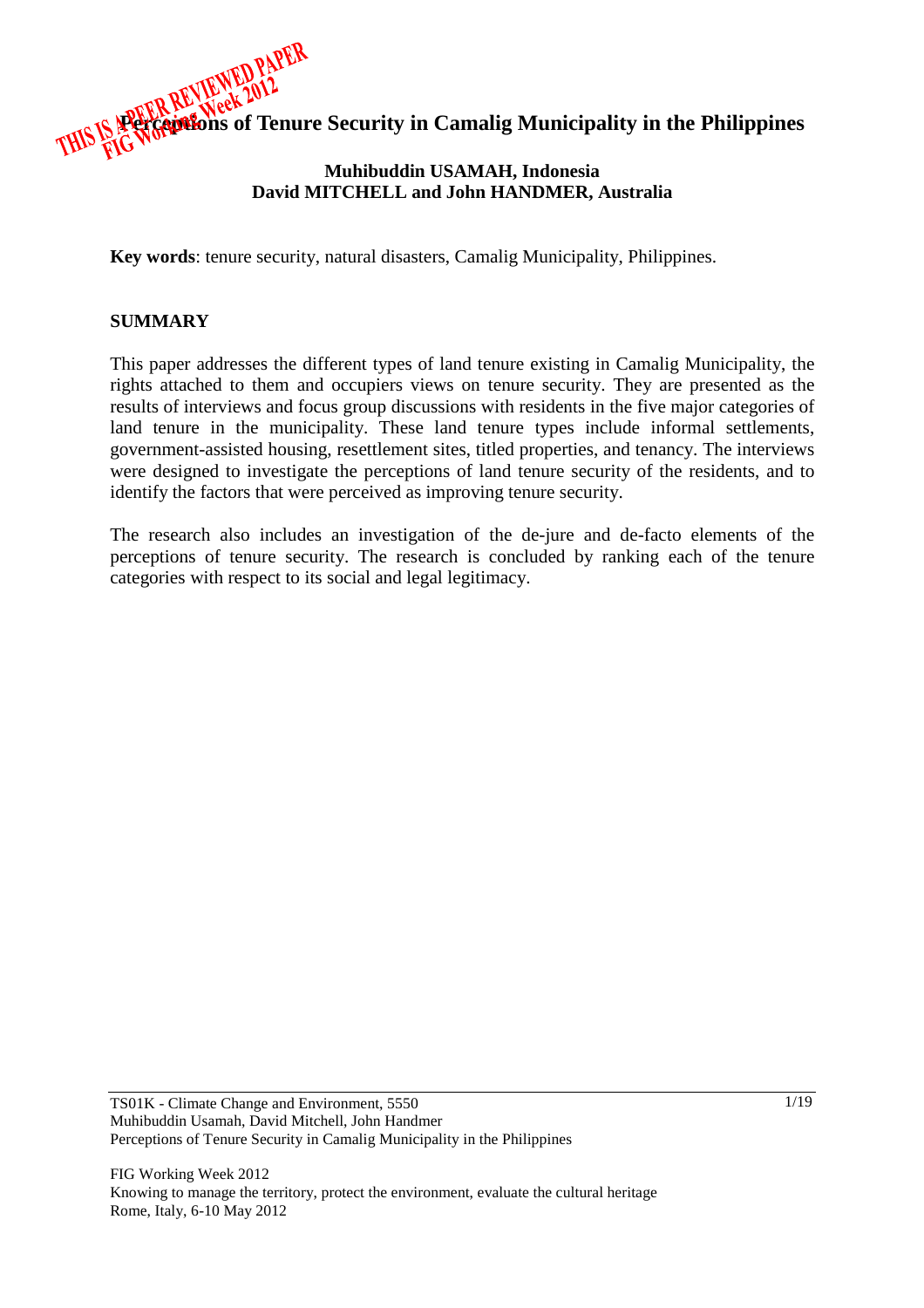# **Perceptions of Tenure Security in Camalig Municipality, the Philippines**

# **Muhibuddin USAMAH, Indonesia David MITCHELL and John HANDMER, Australia**

### **1. INTRODUCTION**

Land tenure security has been considered as an important instrument for poverty reduction since it is one fundamental basis for economic activity (UN-HABITAT 2008). One of the strongest forms of tenure security is the provision of land titles (De-Soto 2000; Reerink and van Gelder 2010). However, there are arguments whether land title is the sole instrument in provision of tenure security (Durand-Lasserve and Royston 2002; Payne 2002; UN-HABITAT 2003a, 2003b, 2004). Tenure security is also related to access to land and the strongest form of access to land is having full rights of ownership (Mitchell 2011). In the process, a continuum of tenure is recognized where different sets of rights are improved to provide more recognized right to land (Mitchell 2011; UN-HABITAT 2008).

On the other hand, there is still a debate on what entails or constitutes tenure security (de Souza 2001; van Gelder 2010). Van Gelder (2010) argued that three kinds of tenure security exist: (1) *De jure* (legal) tenure security, (2) *De facto* tenure security and (3) Perceived tenure security. The legal tenure security exists when the right of access to and use of land is "underwritten by a known set of legal rules" (van Gelder, 2010); whereas *de facto* security is the tenure that operates in practice. It is based on the actual control of the property and is not related to its legal status. Perceived tenure security is the security of tenure perceived by the dwellers and is in effect an estimate of likelihood of the loss of tenure. It based on practical factors such as the perceived probability of eviction and other factors that may result in involuntary resettlement (van Gelder 2010). The latter corresponds to the concept of perceived tenure security in UN-HABITAT (2003b) that argued security of tenure is achieved when there is no threat of involuntary removal from their land (UN-HABITAT 2003b). The first two types of tenure security can also be considered to have different levels of legitimacy of the rights of land. *De jure* tenure security is considered to be legally legitimate and may or may not be considered socially legitimate, whereas *de facto* tenure security is considered socially legitimacy through broad social acceptance but often exists without legal recognition (Palmer et al. 2009).

In contributing to the debate of tenure security, there are several relevant papers on the perception of tenure security in developing countries (e.g. (de Souza 2001; Reerink and van Gelder 2010)). In the Philippines, for instance, where many of the urban poor are without security of tenure, basic services and access to land and job opportunities are factors that constitute tenure security (Porio and Crisol 2004). In the same way, tenure security for the poor in Indonesia and Cambodia is perceived to be constituted by the possibility of involuntary removal from their land and also of the government recognition of their occupied land (Khemro and Payne 2004; Reerink and van Gelder 2010).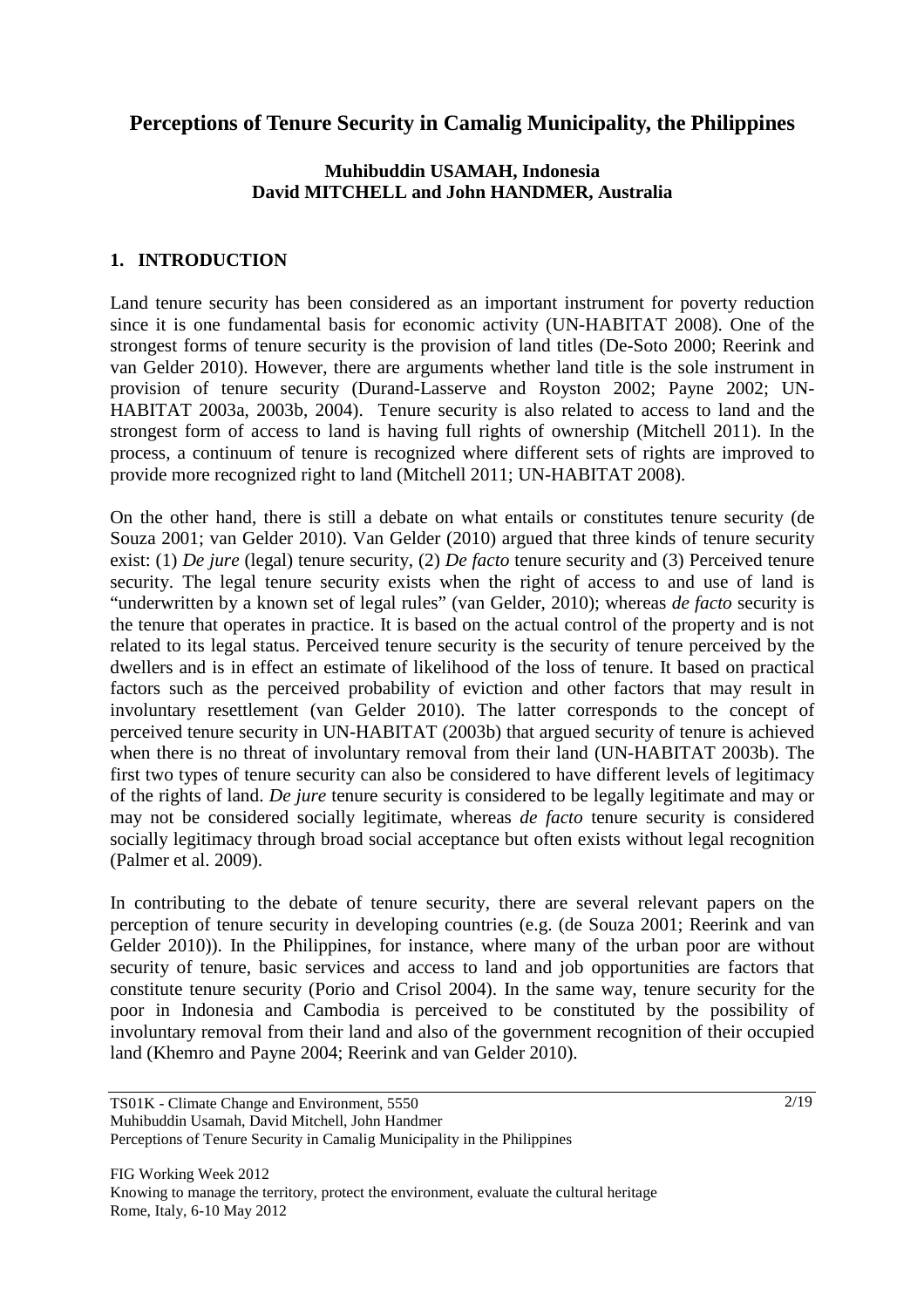In the Philippines tenure security does not rely solely on the provision of titles and relies on the provision of intermediate and alternative tenure instruments (Aristizabal and Gómez 2004; Khemro and Payne 2004; Porio and Crisol 2004; UN-HABITAT 2008). About 60% of the total land in the Philippines is informal or without legal titles (FAO 2009). Although one of the components of the comprehensive Land Administration and Management Project  $(LAMP<sup>1</sup>)$  was the increasing of tenure security by provision of 102,000 land titles in the project areas, the project could only deliver 43.44% of its total target (Llanto et al. 2010; World Bank 2011).

Camalig Municipality is a medium-class municipality in the Province of Albay. In 2007, total population in the municipality is estimated 60,963 and projected to be 63,350 in 2013 or at an average of 0.91% annually. The average household size is 6 people, which equates to the national standard of 6 persons per household (MDCC Camalig 2009).

The municipality is affected by approximately 3 to 5 typhoons per year (Oxfam GB 2008), has a significant threat of floods, and faces the potential of eruptions from the nearby Mayon volcano. Situated along the typhoon belt, the municipality is also strongly affected by monsoon (rain-bearing) winds from southwest from approximately May to October and from the northeast from November to February. In addition, from June to December, typhoons often strike the archipelago. About 198,000 houses are threatened by wind destruction and at least 350,000 people have to evacuate at the occurrence of typhoon (Government of Albay 2010; World Bank 2005).

This paper presents the results of interviews and focus group discussions with residents living in disaster-prone areas in the five major categories of land tenure in the municipality. Representatives of each tenure group were randomly selected based on their availability and equal distribution of geographic representation. Between 20 and 40 people from different tenure groups were interviewed with the assistance of *barangay* officials. Two focus group discussions were conducted in each *barangay* where each tenure category was grouped according to their tenure type. The data collection was conducted in English and local language (tagalong) with the assistance of a translator.

The interviews and focus group discussions were designed to investigate the perceptions of land tenure security of the residents of the different tenure groups, and to identify the factors that were perceived as improving tenure security. In addition, *de-jure* and *de-facto* elements of the perceptions of tenure security were also investigated, that define the social and legal legitimacy over tenure security in the study area.

 $\overline{a}$ <sup>1</sup> Land Administration and Management Project is a 34.96 Million multi-funded project of World Bank, Australian Government through AusAid grant and the Government of the Philippines. The project development objectives are to increase land tenure security and improve land administration services through the implementation of institutional and legal reform, the realization of an accelerated land titling program, and the establishment of a fair and uniform property valuation system. Complete information is available on the World Bank webpage.

TS01K - Climate Change and Environment, 5550 Muhibuddin Usamah, David Mitchell, John Handmer Perceptions of Tenure Security in Camalig Municipality in the Philippines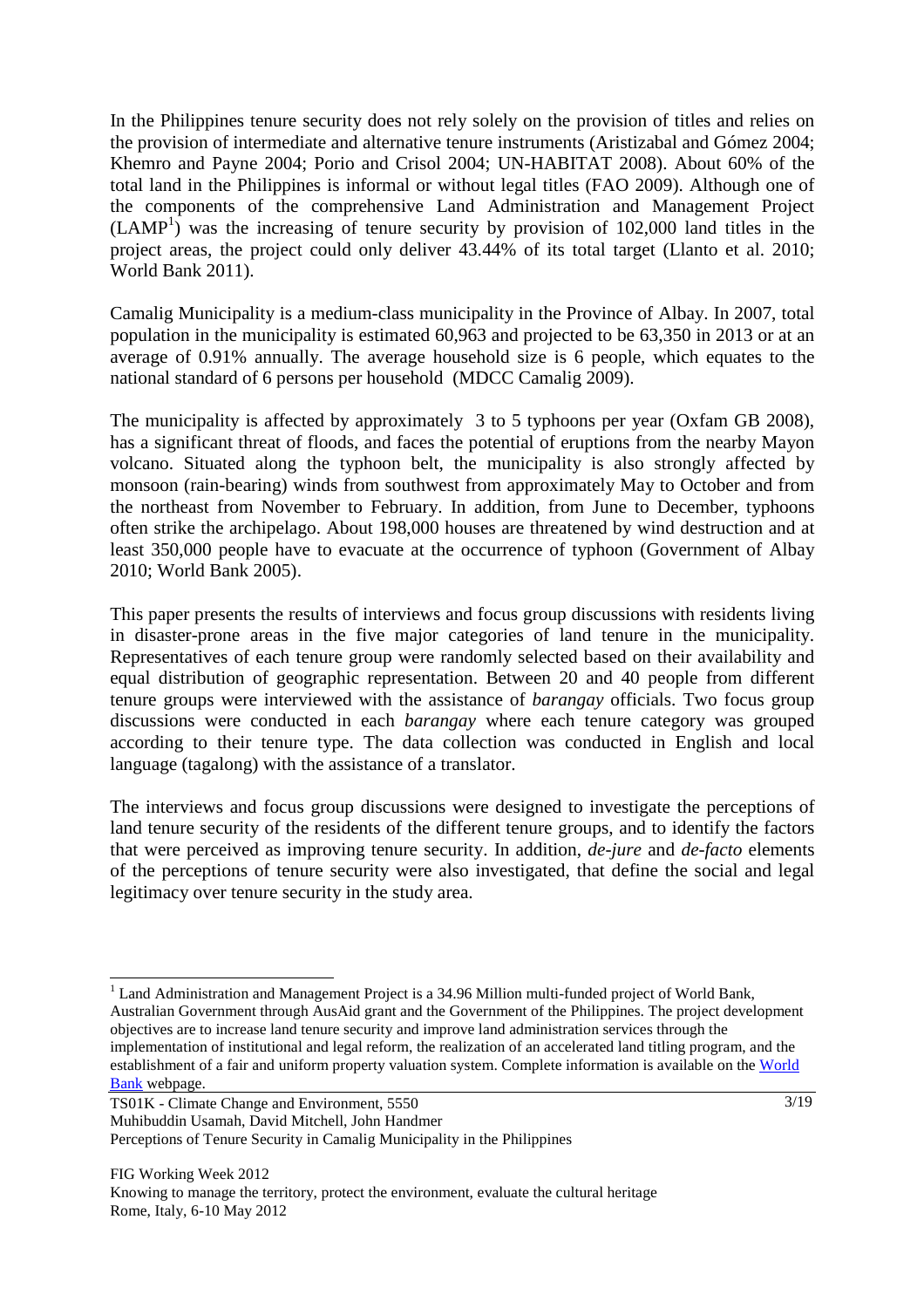This research is part of PhD research that explores the relationship between tenure security and resilience to natural disasters in disaster-prone Camalig Municipality, the Philippines. Although this paper is focused more on tenure security, a few aspects of the relationship between disasters and tenure security are also discussed.

# **2. LAND TENURE SYSTEMS IN CAMALIG MUNICIPALITY**

Two *barangay<sup>2</sup>* (Ilawod and Tagaytay) have been selected as case study areas since a range of tenure types exist in the municipality, namely public land, titled / registered land, informal settlements, tenancy (leasehold), and two forms of government-assisted housing  $(BLISS<sup>3</sup>$  and resettlement sites). About 170 out of 646 properties in Barangay Ilawod are titled (26% of the total). In Barangay Tagaytay there are 216 titled properties out of 606 (35% exclusive of resettlement sites).

Surveys conducted in the two barangay have shown that there are about 371 informal settlers (57% of households) in Barangay Ilawod, and 371 informal settlers (61% of households excluding the resettlement sites) in Barangay Tagaytay. The informal settlers are mostly squatting in four primary locations: (1) within 15 meter strip of the abandoned railway, (2) within 15 meter strip of the river or on the river bank itself and (3) within 25 meters from the center of the main road. Some families also squat inside (4) forested areas. The largest number of people live in the resettlement area. These are communities living in disaster prone areas that were relocated to new sites selected by the local government (Table 1).

| Barangay | Tenant     |     | Titled   Informal   Public |    | <b>BLISS</b> | Resettlement | Total |
|----------|------------|-----|----------------------------|----|--------------|--------------|-------|
|          |            |     | <b>Settlers</b>            |    |              |              |       |
| Ilawod   | 88         | 170 | 371                        | 17 |              |              | 646   |
| Tagaytav | 112        | 216 | 214                        |    | 59           | 1677         | 2283  |
| Total    | <b>200</b> | 386 | 585                        | 22 | 59           | 1677         | 2929  |

Table 1 Number of existing buildings in Barangay Ilawod and Barangay Tagaytay

In the study area two different tenancy arrangements exist – labor tenancy and share cropping. Some labor tenancy practices are based on fixed wage, while some also based on the amount of harvest. The more harvest, the more wage the tenant receives. For share-cropping a predefined share between the owner and the tenant is agreed. This practice of share-cropping is mostly encountered in this study area where tenants live on the land they manage and become fully responsible for the land and the crop.

Generally labor tenancy is perceived to have less tenure security when compared to share cropping. The main difference is that the labor tenant works on the other persons land on a wage basis without any right to occupy the land for housing. However, according to the

TS01K - Climate Change and Environment, 5550 Muhibuddin Usamah, David Mitchell, John Handmer Perceptions of Tenure Security in Camalig Municipality in the Philippines

 $\overline{a}$ <sup>2</sup> *Barangay* is the smallest administrative division in the Philippines and is the native Filipino term for a village, district, or ward.

<sup>&</sup>lt;sup>3</sup> BLISS (*Bangong Lipunan* (New Community) Integrated Social Services Housing) is a government and nationwide program launched in 1979 to respond to the dire housing needs for the poor in the Philippines.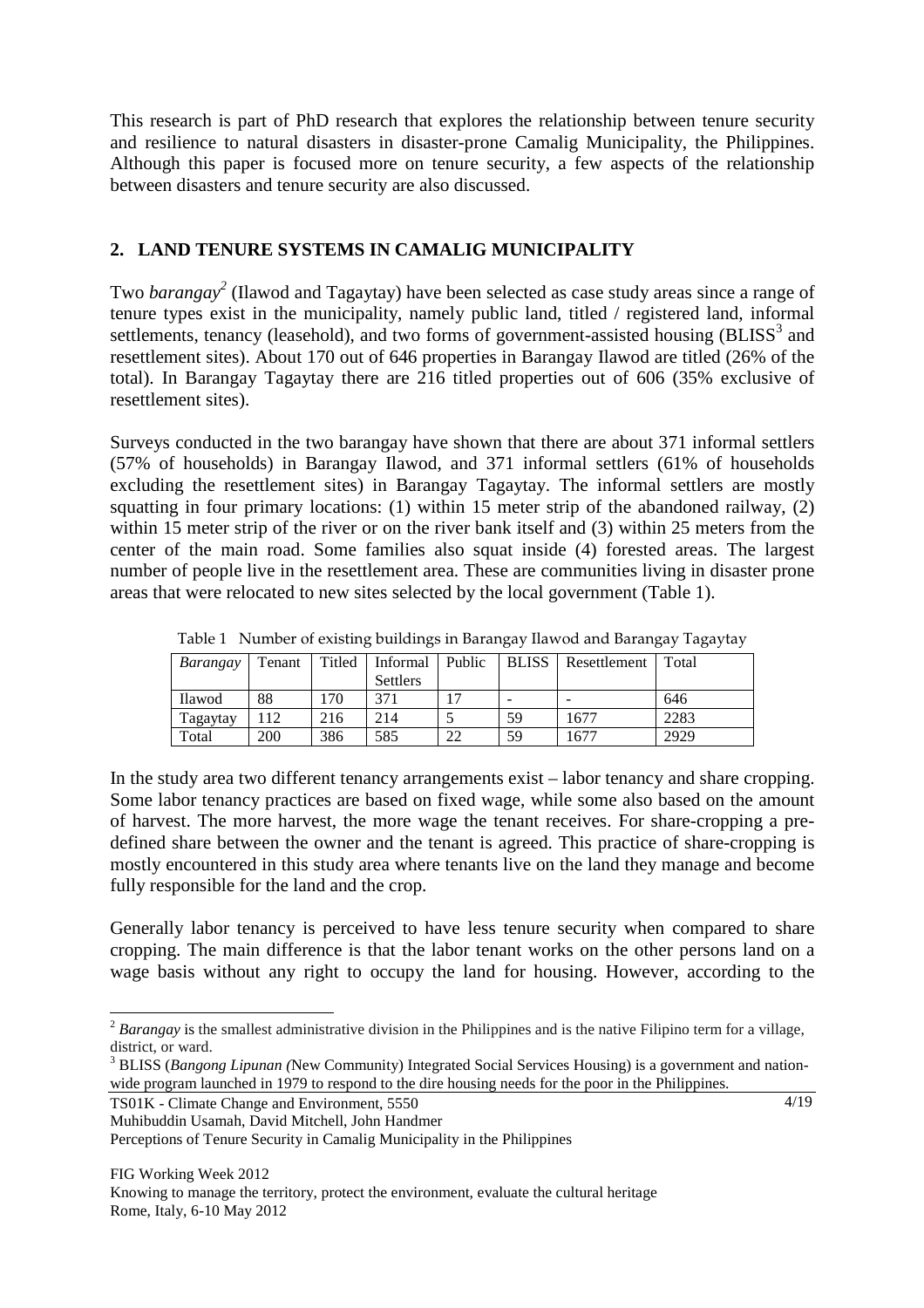responses there have been many cases demonstrating that both types of tenancy can be inherited to the next generation, and that the tenant living on the land they manage have more freedom to construct, develop and improve the houses.

Two resettlement sites have been established by the Albay Provincial Disaster Coordinating Council to permanently relocate people living in high hazard-prone areas in the Municipality of Camalig. The first relocation site was established after the eruption of Mayon Volcano in 1993 that destroyed all buildings and infrastructures in the original settlement. The second relocation site was established following the impact of the typhoon Reming in 2006 (MSWD 2007).

# **2.1 Legally recognized (***de jure***) land tenure rights**

Many of the public land parcels occupied by the informal settlers are within the proclaimed buffer areas and the occupation is illegal. However, enforcement of these laws is weak as most residents have occupied the land for a number of years. Administrative Order No. 98-12 delineates a housing exclusion area within the 15 meters of the railway and road, and within 50 meters of a water body. Eviction and demolition is discouraged, however it may be allowed (i) when people occupy dangerous areas, (ii) when government infrastructure projects are to be implemented, and (iii) when there is a court order for eviction and demolition (DENR 1998).

BLISS is a national development strategy that aimed to shelter to low-income families and to make available long-term housing loans at low rates of interest (Abueg 1986). In the study area 59 BLISS houses were constructed in 1980. Many of the houses have been extended into 3-4 storey houses and are very prominent as they are surrounded by informal settlers on the road and river banks.

The rights of residents of all government-assisted housings are protected by contracts provided by local government, although land tenure for the whole site remains with the government. These contracts provide usufruct rights for 99 years of the housing unit. The contract also allows for the transfer of rights by inheritance. Under the BLISS scheme the beneficiaries get a land use certificate that can be used as evidence of property rights. In practice, transfer of these usufruct rights can exist through an informal market, especially between relations.

Holders of formal title documents have the highest level of *de jure* rights in theory. With the title document as evidence, titled groups generally do not face the threat of eviction or land grabbing. After recent natural disasters, no cases of land grabbing were encountered despite the fact that many of the title properties are owned by female single households<sup>4</sup>. People with titles also have greater access to formal credit, either by government or private financial institutions, using their titles as guarantee.

TS01K - Climate Change and Environment, 5550 Muhibuddin Usamah, David Mitchell, John Handmer

 $\overline{a}$ 

<sup>&</sup>lt;sup>4</sup> Interview with Disaster Management officer of Camalig Municipality

Perceptions of Tenure Security in Camalig Municipality in the Philippines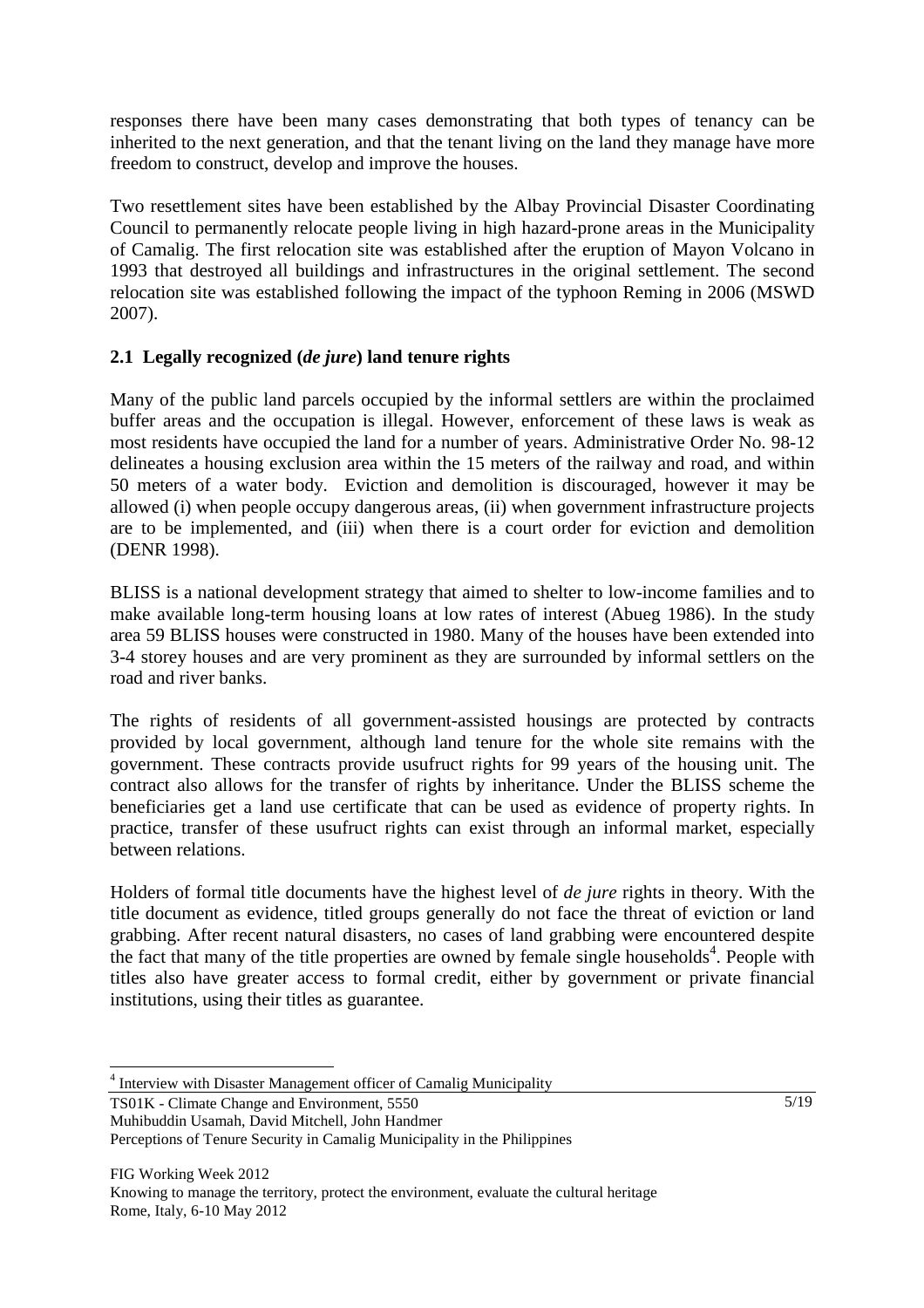The following table summarizes the formal (*de jure*) land tenure rights for each of the six land tenure categories in the study area.

|                        |          | ັ<br>$\tilde{}$     |              | ັ⊥                  |                   |
|------------------------|----------|---------------------|--------------|---------------------|-------------------|
| Legally recognized     | Informal | Tenants (leasehold) |              | Government assisted | Registered titles |
| rights                 | settlers | Labour              | Share-       | housing and         |                   |
|                        |          | tenancy             | farming      | resettlement        |                   |
| Legal occupancy rights | N        | N                   | Y            | Y                   | Y                 |
|                        |          |                     |              |                     |                   |
| Land use rights        | N        | Y                   | Y            | Y                   | Y                 |
|                        |          |                     |              |                     |                   |
| The right to sell      | N        | N                   | N            | N                   | Y                 |
|                        |          |                     |              |                     |                   |
| Inheritance rights     | N        | Y                   | $\mathbf{v}$ | Y                   | Y                 |
|                        |          |                     |              |                     |                   |
| Registered land tenure | N        | N                   | N            | N                   | Y                 |
| rights                 |          |                     |              |                     |                   |

Table 2 Summary of recognised legal property rights for each tenure type

 $Y = Yes, N = No$ 

# **3. PERCEPTIONS OF TENURE SECURITY**

# **3.1 Perceived tenure security of informal Settlers**

All informal settlers realize that they squat on government land, and that eviction is one of the major threats they face. However, most of them (except those squatting along the railway) are confident that the government will not evict them in the next 5-10 years (Table 3).

|                                | Do you think that the government will evict you in the next 5-10 years? |                   |                 |                  |  |
|--------------------------------|-------------------------------------------------------------------------|-------------------|-----------------|------------------|--|
|                                | Squatters along                                                         | Squatters along   | Squatters       | Squatters in     |  |
|                                | the road $(n=40)$                                                       | the railway $(n)$ | along the river | the forest $(n)$ |  |
|                                |                                                                         | $=30$             | $(n=40)$        | $=20$            |  |
| Yes, there is possibility of   |                                                                         |                   |                 |                  |  |
| eviction                       | 20%                                                                     | 90%               | 10%             |                  |  |
| No, there is no possibility of |                                                                         |                   |                 |                  |  |
| eviction                       | 80%                                                                     | 10%               | 90%             | 100%             |  |

Table 3 Perception of the threat of eviction for informal settlers

The perceived security of tenure is also demonstrated by the confidence of the informal settlers in investing their capital in constructing and expanding the houses. In fact, there are a number of houses built on informal lands along the main road that have been built permanently. The majority of these houses are constructed using a combination of bricks and bamboo. On the other hand, many of the houses are built using very basic local resources, particularly bamboo and palm trees. However, they all believe that their houses will be improved as they are able to invest more capital. Long-term occupation is considered within the community to improve property rights.

Although their occupation of government land is not legally endorsed many people have been squatting there since as early as 1940s, and the informal settlers have little fear of investing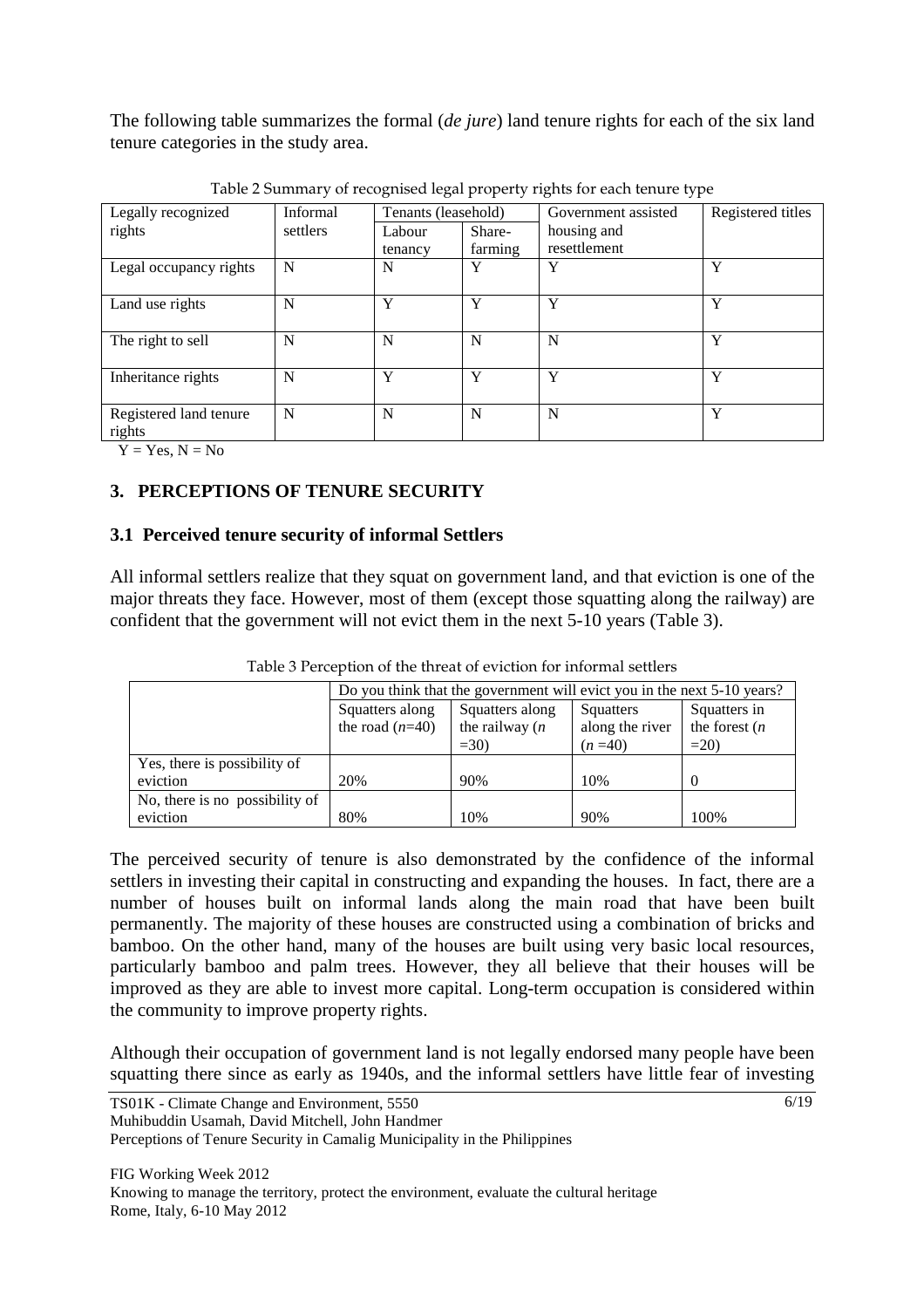capital in their houses (Table 4). The exception is squatters along the railway where only 20% did not fear investing capital in their houses. Some of the houses have had considerable capital investments and the owner is considered as one of the richest in the neighbourhood. Various livelihoods have been established in the houses including art studios, internet café, beauty salons, grocery shops, a bakery, and small restaurants.

The 80% of the informal settlers along the road, who perceive there is little or no possibility of eviction, indicated that eviction could only happen if the eviction laws were more strictly enforced, or where a major development is undertaken along the road. However, they perceive that it also takes long time for that to happen and the government will prioritize developments in the urban areas in comparison to the rural areas in which they live.

|        |                                                                                   | Do you have fear to investing your capital into housing improvements? |                    |                 |  |  |
|--------|-----------------------------------------------------------------------------------|-----------------------------------------------------------------------|--------------------|-----------------|--|--|
|        | Squatters along the<br>Squatters along the<br>Squatters in the<br>Squatters along |                                                                       |                    |                 |  |  |
|        | road $(n=40)$                                                                     | railway $(n=30)$                                                      | the river $(n=40)$ | forest $(n=20)$ |  |  |
| No.    | 95%                                                                               | 20%                                                                   | 90%                | 100%            |  |  |
| May be | 5%                                                                                | 10%                                                                   | 10%                |                 |  |  |
| Yes    |                                                                                   | 70%                                                                   | 20%                |                 |  |  |

Table 4 Fear of investing in capital improvements

The provincial railway along Barangay Tagaytay has been inactive since the super-typhoon Reming in late 2006. There are informal settlers who have been residing there since 1951 although many recognize the possibility of eviction. These are the people who have been residing there for more than 20-30 years and have inherit the ownership of the land and house to the next generations. The responses indicate that these informal settlers believe they have a greater chance of eviction (90%, Table 3), a greater fear of investing capital (70%, Table 4) and less believe the government recognizes their tenure (60%, Table 5) than other areas of informal settlement.

In the case of informal settlements along the river, the squatters do not perceive the law and government as the major threats. Although they reside along the river bank, which is a buffer zone, 90% of the interviewees show no fear of eviction (Table 3). Some residents even confidently built more permanent structures on the river bank as they think that it prevents river erosion to the land. In fact, they are more fearful of natural disasters than eviction. Many of them have experienced moving houses, as their houses were destroyed by big floods or lahars from Mayon eruptions in 2006. However, they usually build the houses again on the same land when disasters season ends. On the other hand, moving to different locations along the river is also one of the disaster mitigation practices when the house is totally destroyed. Such practices in this study area and neighboring municipalities have created communities of 'nomad river squatters'.

The informal settlers in the forest indicated no fear at all of eviction (Table 3). The number of houses built on government forest lands are growing as the people seek new sources of livelihood where they can also reside.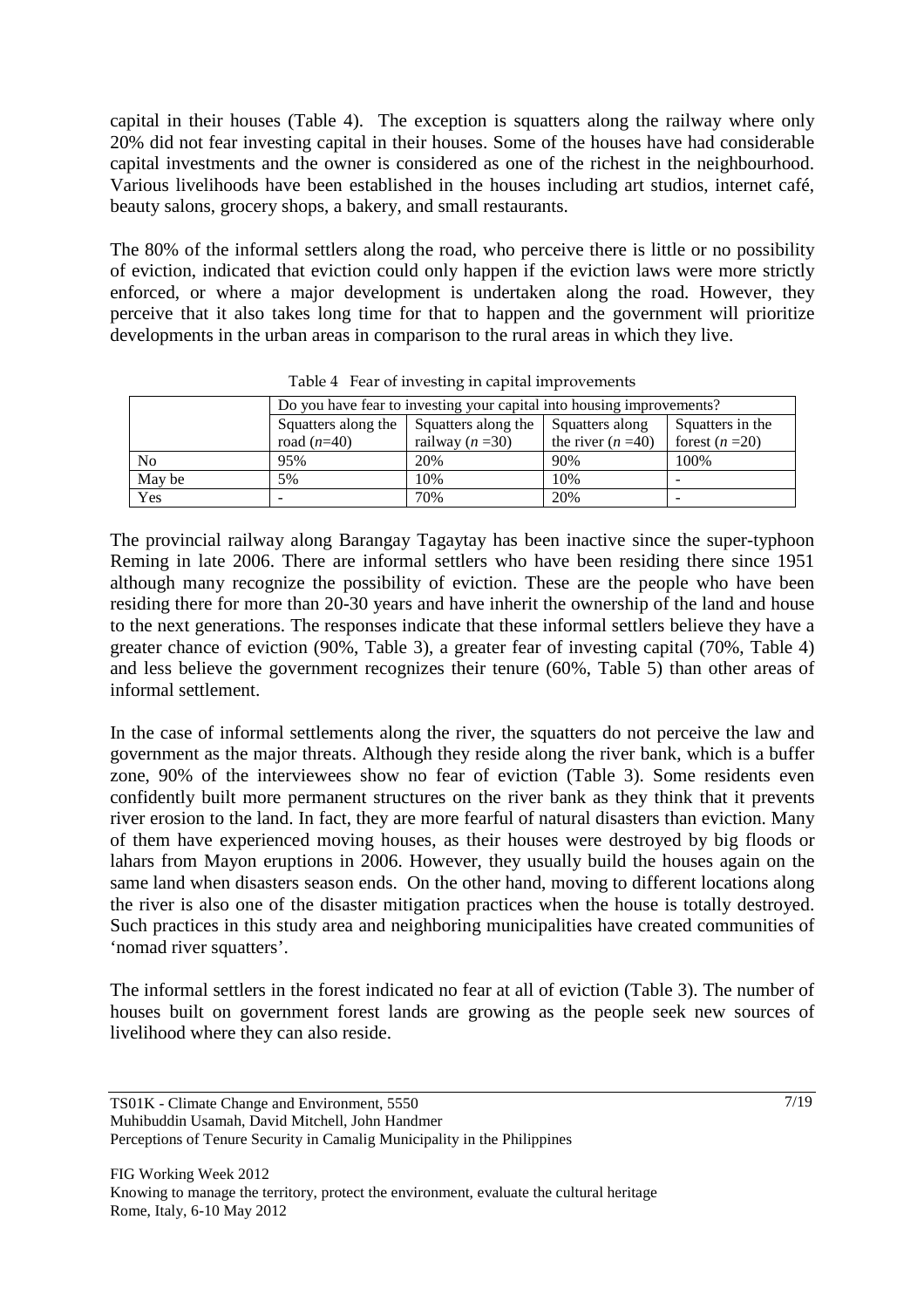The level of confidence of different types of squatters is also demonstrated by their perception towards government agreement on their settlements. The majority of interviewees are convinced that their settlements are fully recognized by the government. Their representatives (*purok<sup>5</sup>* leaders) are often invited for a municipality meeting, especially on contingency planning meeting prior to natural disasters. This also adds the level of confidence towards their occupation on government land.

|                |                                                                               | Do you think that the government recognizes your tenure? |                    |                 |  |
|----------------|-------------------------------------------------------------------------------|----------------------------------------------------------|--------------------|-----------------|--|
|                | Squatters along<br>Squatters along the<br>Squatters in the<br>Squatters along |                                                          |                    |                 |  |
|                | the road $(n=40)$                                                             | railway $(n=30)$                                         | the river $(n=40)$ | forest $(n=20)$ |  |
| Yes            | 100%                                                                          | 60%                                                      | 80%                | 100%            |  |
| May be         | -                                                                             | 10%                                                      |                    | -               |  |
| N <sub>0</sub> | -                                                                             | 30%                                                      | 20%                |                 |  |

Table 5 Perception on government recognition to the ownerships of different informal settlers

#### **3.2 Perceived tenure security of tenant groups**

Like informal settlements, eviction is also an issue among the tenant groups since their life and livelihood depend on the land owner. The difference is that it does not involve government officials in the case of eviction as the tenants do not live on public land or buffer zone areas. The majority of tenants (80%) were not concerned by the threat of eviction since they believe their use of the land also benefits the land owner (See Table 6).

|                | Do you think that you will be evicted by the | Do you think that the government will be |
|----------------|----------------------------------------------|------------------------------------------|
|                | owner?                                       | involved in the case of eviction?        |
|                | $(n = 40)$                                   | $(n = 40)$                               |
| Yes            | 10%                                          | $0\%$                                    |
| May be         | 10%                                          | 5%                                       |
| N <sub>0</sub> | 80%                                          | 95%                                      |

Table 6 Perception on possibility of being evicted by the land owner

The respondents highlighted the importance of building and maintaining good relationships with the owner. The strong social bonds within the community is also a factor that builds the confidence of the tenant group about their security of tenure. Nevertheless, they still perceive that the government can be mediators should conflicts or problems arise between the tenant and the owner. Although most tenants possess limited educational background, they realize that they have rights as tenants and know what to do in case of eviction. In the same way, they understand that their rights are protected by the agricultural laws.

Table 7 Perception on possibility of direct government involvement in case of eviction

| Do you know what to do: |                                                                                  |  |
|-------------------------|----------------------------------------------------------------------------------|--|
|                         | in the case of eviction? $\parallel$ if the owner wants to sell the land and you |  |
| $(n = 40)$              | can not live there anymore? $(n = 40)$                                           |  |

 $\overline{a}$ <sup>5</sup> *Purok* (zone) is political subdivision of the *barangay* in the Philippines especially in rural areas

TS01K - Climate Change and Environment, 5550

Muhibuddin Usamah, David Mitchell, John Handmer

Perceptions of Tenure Security in Camalig Municipality in the Philippines

FIG Working Week 2012 Knowing to manage the territory, protect the environment, evaluate the cultural heritage Rome, Italy, 6-10 May 2012

8/19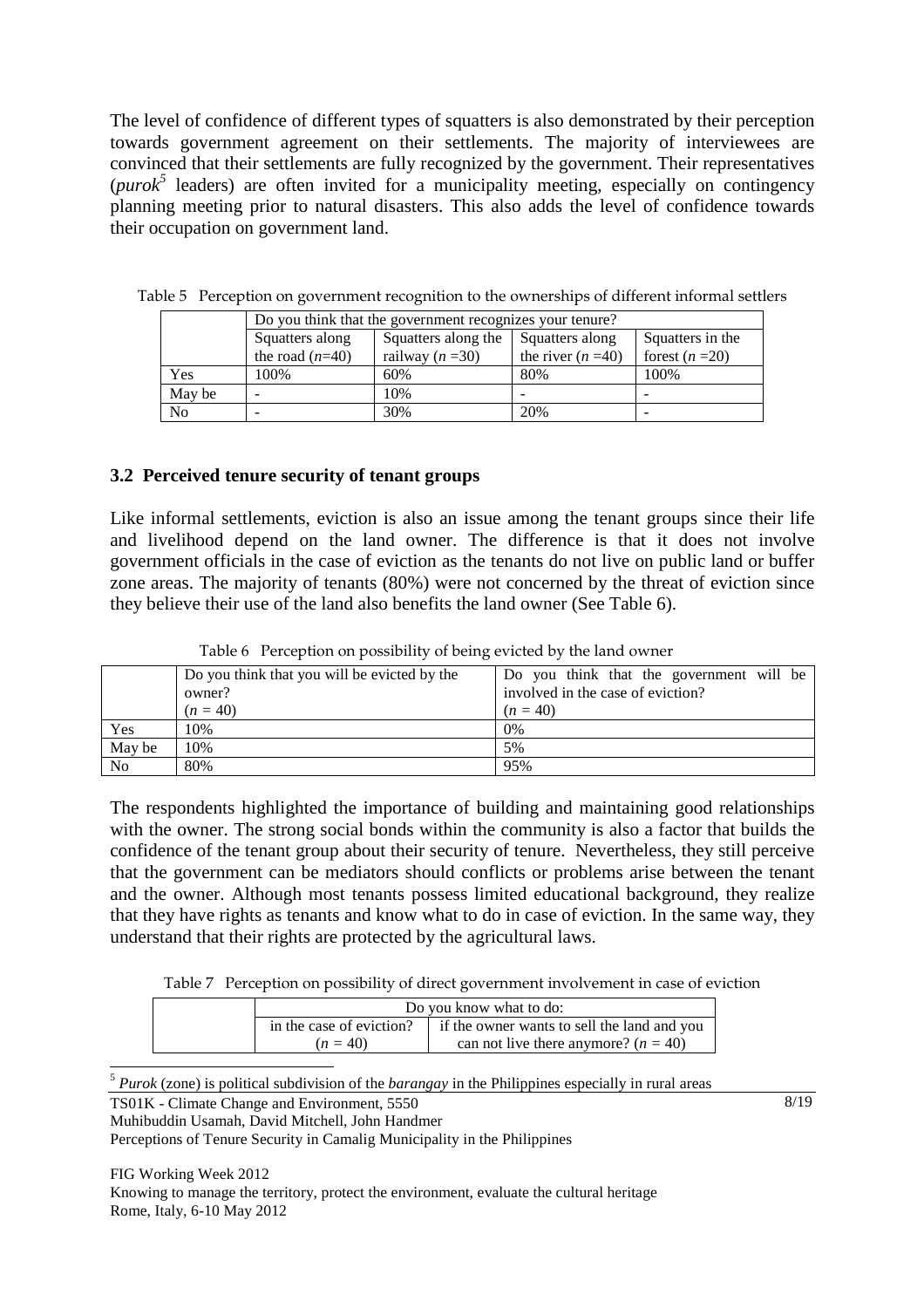| Yes    | 90% | 65% |
|--------|-----|-----|
| May be | -   | 25% |
| No     | 0%  | 10% |

Another aspect that tenants group mentioned regarding their tenancy is the importance of having a receipt. This is perceived to be a good proof of their security. Having receipts not only legitimizes their tenancy but also demonstrates their responsibility to the land that they manage. However, in practice receipts are often not issued and only small percentage of respondents were concerned about this (Table 8). This once again confirms that the arrangement is also mostly based on trust. During typhoon Reming in 2006 about 90% of the tenants lost the receipts.

|            | Do you think that it is | Do you get receipt | Does it bother you if the |
|------------|-------------------------|--------------------|---------------------------|
|            | important to have       | from the owner?    | owner doesn't provide     |
|            | receipt? $(n = 30)$     | $(n = 30)$         | receipt? $(n = 30)$       |
| <b>Yes</b> | 80%                     | 10%                | 5%                        |
| May be     | 5%                      | -                  | -                         |
| No         | 5%                      | 90%                | 95%                       |

Table 8. Perception on having legitimated receipt as proof of share

Although most tenants agree on the importance of having a formal arrangement, flexibility of tenure arrangements is perceived to be more important - particularly in the event of disasters when most of the cops fail to get to harvest. However, developing a formal arrangement is perceived to be more complicated and requiring more time to start the tenancy. Government support in terms of provision of clear procedures on solving problems between tenant and land owner is perceived to be an important avenue to achieving security of tenancy.

#### **3.3 Perceived tenure security of Government-assisted housing (BLISS) beneficiaries**

The perception of tenure security for occupation of BLISS beneficiaries is based on the housing award contract awarded by the municipality of Camalig. The housing award confirms full usufruct rights attached to the beneficiaries as the legal owner of the awarded houses. Consequently, most beneficiaries perceive that eviction will not happen as this is government initiative that does not change in the future (Table 9).

|        | Do you feel secured over long-term ownership of |
|--------|-------------------------------------------------|
|        | your house? $(n = 30)$                          |
| Yes    | 95%                                             |
| May be | 5%                                              |
|        |                                                 |

| Table 9 Perception on long-term ownership over BLISS housing |  |  |
|--------------------------------------------------------------|--|--|
|                                                              |  |  |

The concept of land ownership in BLISS as mentioned in the housing-award contract is debated by most of the beneficiaries. For beneficiaries, though they know that they have full usufruct rights, the concept of land stewardship is perceived as ownership based on title, not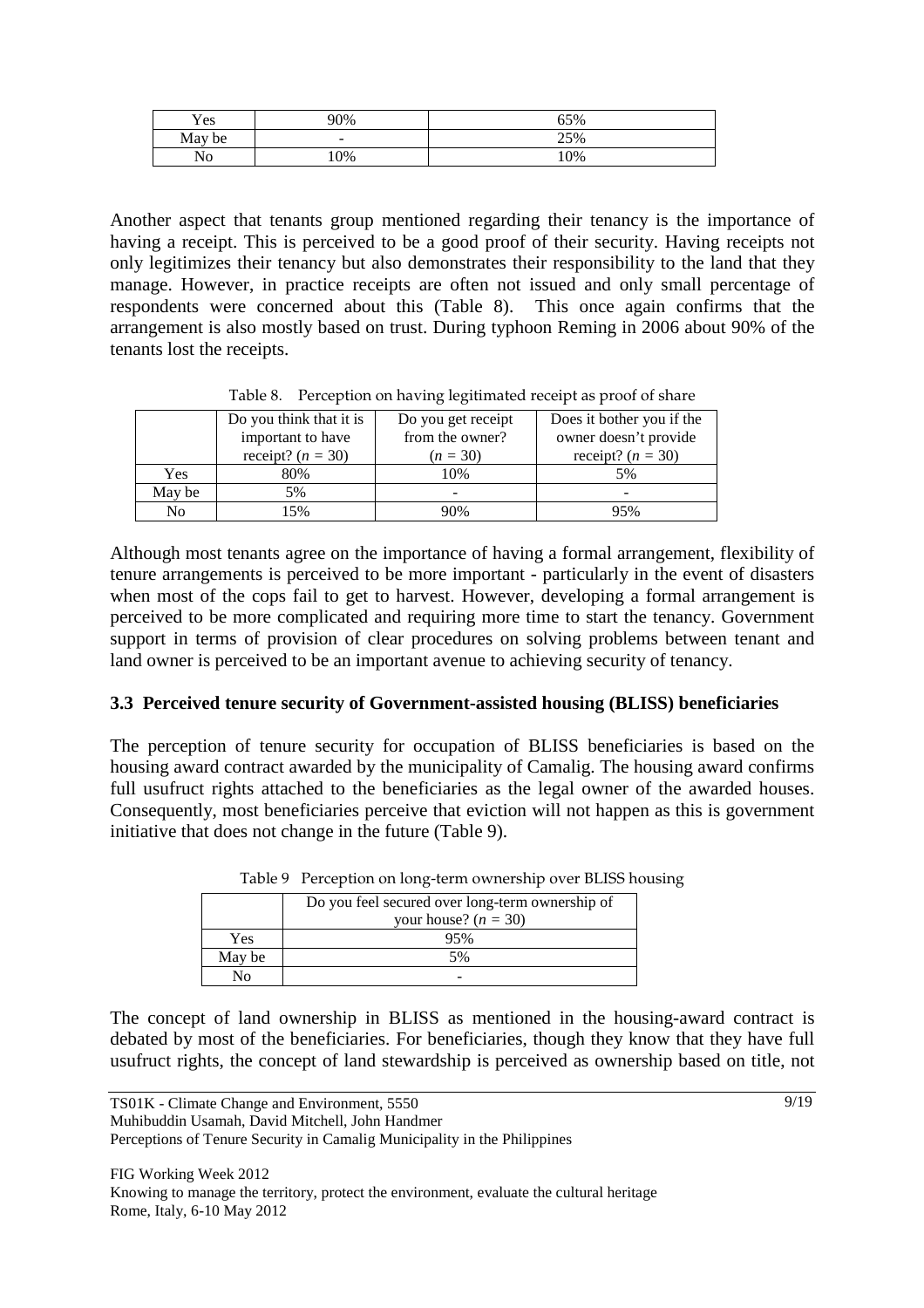only certificate. Though some beneficiaries are not really bothered if the titles are collectively held by government, 80% of the respondents firmly state the importance of having individual title lots under their name. 60% of respondents concerned if the individual title is not provided (Table 10).

|        | Do you think that it is  | Does it bother you if the individual |
|--------|--------------------------|--------------------------------------|
|        | important to have title? | title is not provided?               |
|        | $(n = 30)$               | $(n = 30)$                           |
| Yes    | 80%                      | 60%                                  |
| May be | 5%                       | 5%                                   |
| No     | 15%                      | 35%                                  |

Table 10. Perception on importance of individual title

All participants have expressed their freedom to redevelop and reconstruct the houses into bigger and more beautiful ones. Based on observation, 98% of the houses in BLISS complex have been transformed into stronger and bigger houses; many of which are built to 2 or 3 storeys.

Table 11. Perception on investing capital over BLISS housing

|        | With this BLISS arrangement, do you have any doubts in |  |  |  |  |  |
|--------|--------------------------------------------------------|--|--|--|--|--|
|        | investing your capital into the house? $(n = 30)$      |  |  |  |  |  |
| Yes    |                                                        |  |  |  |  |  |
| May be |                                                        |  |  |  |  |  |
| Nο     | 100%                                                   |  |  |  |  |  |
|        |                                                        |  |  |  |  |  |

#### **3.4 Perceived tenure security of resettlement groups**

The majority of people at the relocation sites considered the resettlement programs do not only provide safer settlement, but also improve the tenure security through a certificate of ownership provided by the local government. Security of tenure at their previous settlements was based on social recognition vis-à-vis the length of occupation. Without legal certificate of ownership at the original settlement, people were constantly fearful of the threat of forced eviction by the government (Table 12).

|        | Do you think that the new houses at resettlement | Are you happy with certificate of |  |  |  |
|--------|--------------------------------------------------|-----------------------------------|--|--|--|
|        | sites provide you with more tenure security?     | occupation? $(n = 40)$            |  |  |  |
|        | $(n = 40)$                                       |                                   |  |  |  |
| Yes    | 100%                                             | 80%                               |  |  |  |
| May be |                                                  |                                   |  |  |  |
| No     |                                                  |                                   |  |  |  |

Table 12 Perception of tenure security over the houses provided at the resettlement sites

10/19 The rights of the beneficiaries are protected under the housing unit contract awarded by local government. The contract details that the awardees have the rights to exclusive and continuous occupation for a period of 99 years and extendable (LGU Camalig 2008). Despite the contract, nevertheless, beneficiaries at the two resettlement sites still perceive that having

TS01K - Climate Change and Environment, 5550 Muhibuddin Usamah, David Mitchell, John Handmer Perceptions of Tenure Security in Camalig Municipality in the Philippines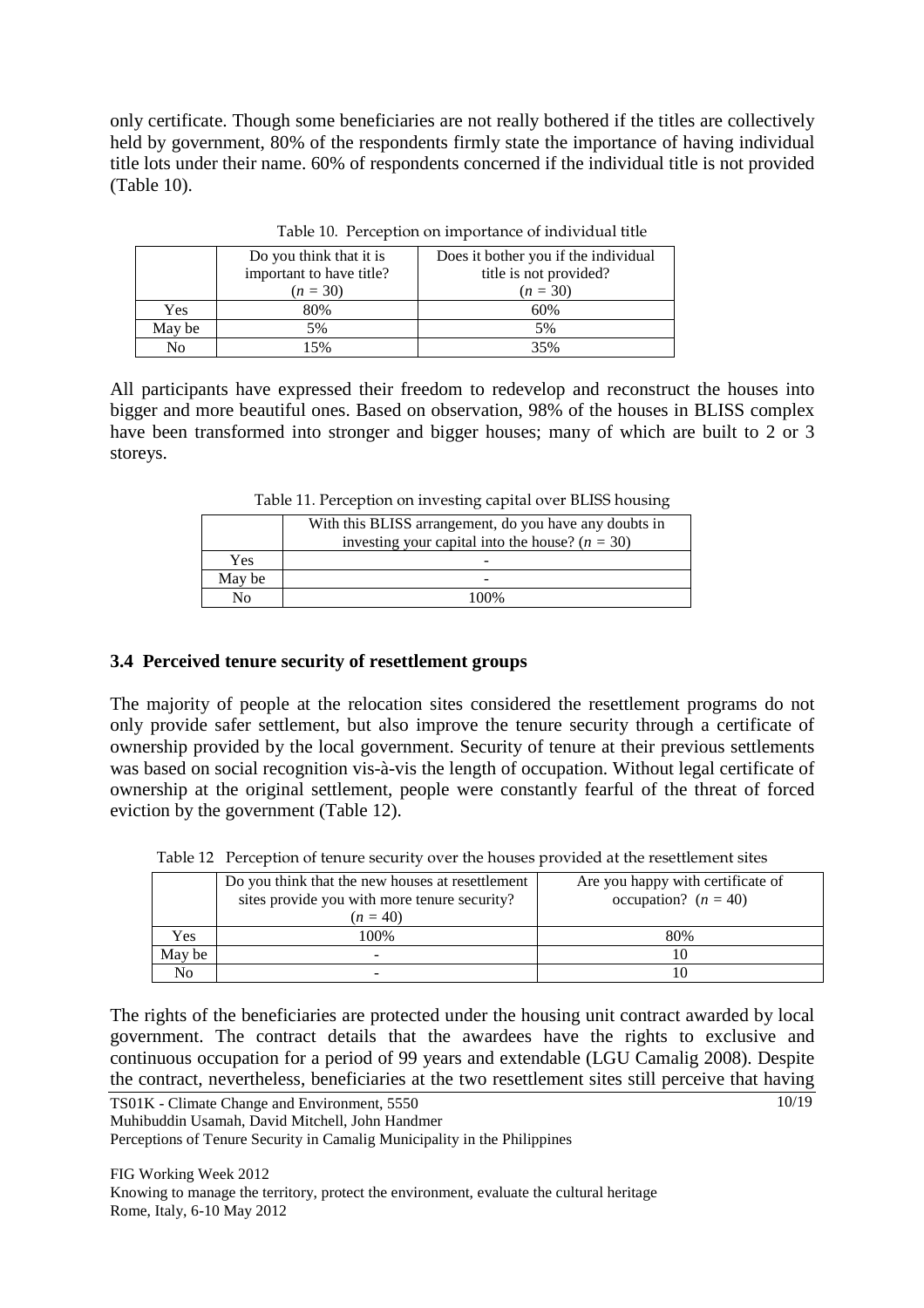a legitimate certificate is important in securing land tenure. A majority of the beneficiaries stated the importance of having individual titles to their awarded house at the resettlement sites (Table 13).

|                | How important is it to have individual titles on your awarded houses |  |  |  |  |  |
|----------------|----------------------------------------------------------------------|--|--|--|--|--|
|                | $(n = 40)$                                                           |  |  |  |  |  |
| Very important | 60%                                                                  |  |  |  |  |  |
| Important      | 20%                                                                  |  |  |  |  |  |
| Not important  | 20%                                                                  |  |  |  |  |  |

Table 13 Perception of the importance of having individual titles at the BLISS and resettlement sites

The case of resettlement site is very similar to the BLISS site, as both are government initiatives in which the titles are collectively kept by the government. The difference lies in the rights attached to the beneficiaries. On a resettlement site, no transfer of rights or selling is possible since the house is restricted to be occupied by the beneficiaries of first blood families. The 99 years occupation (and extendable) is perceived to be an unlimited occupation provided that contract not be violated.

Even though the beneficiaries of BLISS and resettlement sites are confident with their tenure security (Table 11 and 12), the importance of having individual titles is still highlighted (Table 13).

# **3.5 Titled property**

In the study area, land title is the most commonly recognized instrument for providing tenure security. Even though there are other factors perceived to constitute tenure security, the eventual dream of all residents is having legitimate proof of ownership in the form of title document. Theoretically, titled groups are the most secured of all tenure groups and various rights attached to their titles are enjoyed by the residents. In the study area, in strictly legal terms, only formal title holders can get licenses for development and construction. This license also functions as registration and information update of their properties to the municipality. This privilege is another tenure security factor that benefits the groups thus strengthening their ownership of the lot they occupy.

The only threat that this group face is the loss of government records due to disasters. The respondents on titled land indicated they were very secure, even in the event of a natural disaster (see Table 14). All interviewees and participants of focus group discussions recognize the possibility of documents destroyed due to disasters, either at the local government or their houses. In the Municipality of Camalig all title records are still kept using a manual paperbased recording system. Initiatives for improving the land administration system in the Philippines have been happening since 2002. One of the project components is the computerization of land records. However this land reform does not include Camalig Municipality.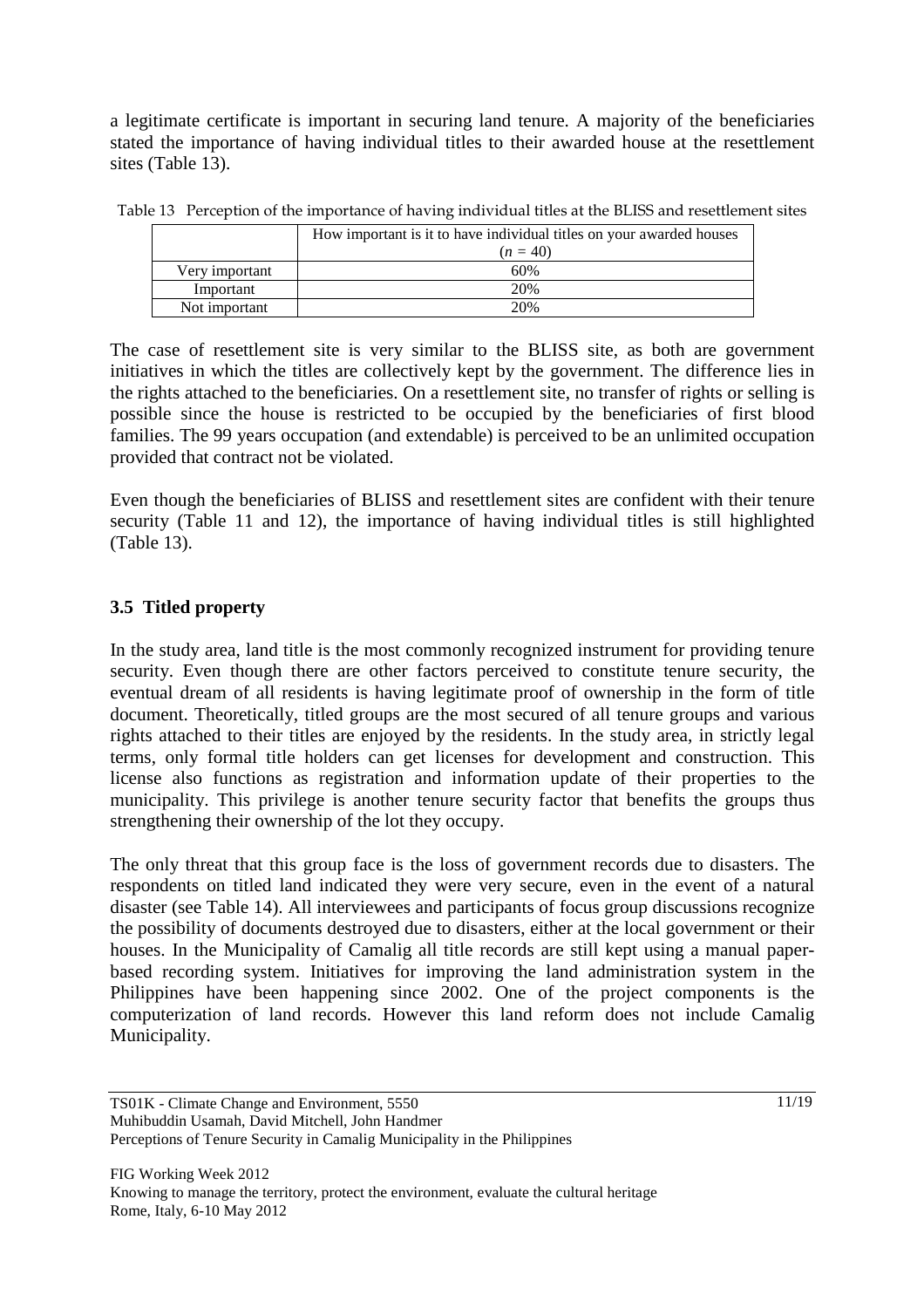| profie areas   |                                                                                               |                                                                                            |                                                                                                          |                                                                                                                                         |  |  |  |  |
|----------------|-----------------------------------------------------------------------------------------------|--------------------------------------------------------------------------------------------|----------------------------------------------------------------------------------------------------------|-----------------------------------------------------------------------------------------------------------------------------------------|--|--|--|--|
|                | Do you feel<br>secured with<br>your property in<br>the disaster-<br>prone areas<br>$(n = 20)$ | Is it usually difficult<br>to return to your<br>property after<br>disasters?<br>$(n = 20)$ | Do you feel any threat<br>of land grabbing after<br>the loss of documents<br>in disasters?<br>$(n = 20)$ | Do you think that<br>you could lose your<br>property as your<br>title certificates<br>have been loss due<br>to disasters?<br>$(n = 20)$ |  |  |  |  |
| Yes            | 100%                                                                                          |                                                                                            |                                                                                                          |                                                                                                                                         |  |  |  |  |
| May be         |                                                                                               |                                                                                            | 5%                                                                                                       |                                                                                                                                         |  |  |  |  |
| N <sub>0</sub> |                                                                                               | 100%                                                                                       | 95%                                                                                                      | 100%                                                                                                                                    |  |  |  |  |

Table 14 Perception of tenure security of the titled group in relation to having property in disasterprone areas

#### **4. DISCUSSION**

#### **4.1 Continuum of Tenure Security**

As discussed previously, non-formal tenures are the dominant types of tenure systems. Without taking government-assisted housing into consideration, 64% of tenure is comprised of non-formal tenure including informal settlements and different arrangements of tenancy.

Informal settlements are considered to have the lowest level of tenure security whereas registered title group has the highest level of security. In practice, the range of different tenures in the study area form a continuum of tenure security.

Among the informal settlers themselves, moving from squatting along the river bank to having a space along the main road is considered an improvement in security of tenure. Informal settlers realize that they face two threats residing along the river bank: (1) natural disasters and (2) forced eviction by government. Moving to become squatters on the main road increases their security as they are at least less vulnerable from natural disasters and there is less possibility of eviction for informal settlers along the main road. In fact, this has been the practice in the study area and it is common to move from one squatting location to another.

Similarly the government's initiative of providing houses at the resettlement site to move people away from hazard-prone areas also involves a move along this continuum. The housing certificate awarded to beneficiaries certainly provides a more legitimate certificate of ownership to the beneficiaries. All beneficiaries of government-assisted housing were previously informal settlers from different places who now enjoy formal rights, especially with housing registration under their names and exclusive occupation rights for 99 years (LGU Camalig 2008).

On the other hand, the desire of government-housing beneficiaries to have individual titles instead of 'only' a certificate of ownership or housing award contract demonstrates a desire to move to a higher level of tenure security.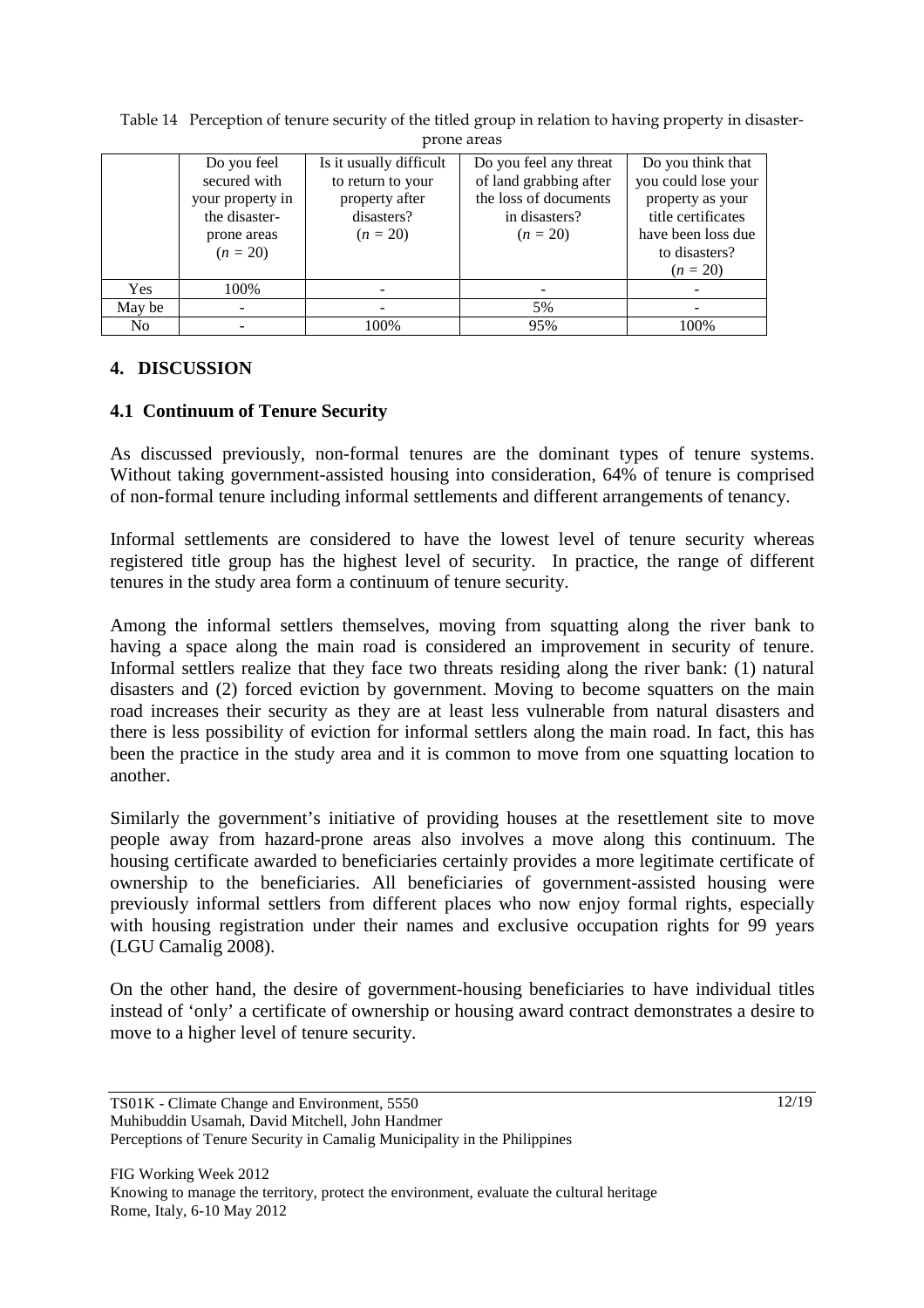Although most of the tenant group depend on their long-term occupation of land, and trust of the government, as the main factors underpinning security, the provision of formal legally legitimate long-term tenancy is a legal avenue to providing them with more tenure security.

### **4.2 Factors constituting perceived Tenure Security**

In the absence of land titles, other forms of government recognition may prove the highest form of evidence of property rights. For example all recipients of the government-assisted housing under the BLISS or resettlement schemes, received a certificate confirming their usufruct or occupancy rights. These groups may be considered to have a more formal tenure than the tenancy or different types of informal settlers. Despite the land titles being perceived as the strongest form of instrument to tenure security, many of the community members within each of the different tenure types perceive their tenure to be secure (Table 15). This indicates that *de facto* rights provide a degree of legitimacy within the community.

|                | <b>Informal</b>                      |                                |                              |                       |                                 | <b>Regularized</b>                     |                            |                                         |                                |
|----------------|--------------------------------------|--------------------------------|------------------------------|-----------------------|---------------------------------|----------------------------------------|----------------------------|-----------------------------------------|--------------------------------|
|                | <b>Informal Settlers / Squatters</b> |                                |                              | <b>Tenant</b>         |                                 | Government-<br>assisted<br>housing     |                            | <b>Titled</b>                           |                                |
|                | along<br>riverbank<br>$(n = 30)$     | along<br>railway<br>$(n = 20)$ | on<br>forest<br>$(n = 20)$   | on road<br>$(n = 30)$ | Labour<br>Tenancy<br>$(n = 20)$ | <b>Share</b><br>Cropping<br>$(n = 20)$ | <b>BLISS</b><br>$(n = 20)$ | Resettle<br>ment<br>sites<br>$(n = 30)$ | Titled<br>groups<br>$(n = 30)$ |
| Yes            | 60%                                  | 70%                            | 90%                          | 85%                   | 75%                             | 90%                                    | 90%                        | 95%                                     | 100%                           |
| May be         | 30%                                  | 10%                            | 10%                          | 10%                   | 15%                             | 5%                                     | 10%                        | 5%                                      |                                |
| N <sub>0</sub> | 10%                                  | 20%                            | $\qquad \qquad \blacksquare$ | 5%                    | 10%                             | 5%                                     | ٠                          |                                         |                                |

Table 15 General perceptions of tenure security based on the question 'Are you secured in terms of land tenure?'

The possession of documentation in the form of title documents was agreed by all tenure groups as a primary element of tenure security. Where the land has not been titled, formal government certification of land use or occupation rights is also important. Government recognition is demonstrated by the presence of housing award certificates for the beneficiaries of housing assistance (i.e. BLISS and resettlement sites). On the other hand, for tenant groups, this recognition is rooted on mutual agreement and good relationships with land owners.

Social recognition is one of the primary factors of perceived tenure security identified. This is supported by the fact that the communities in the study area have strong social cohesion and respect each other. In terms of tenure security, it extends to protection of other people's space or land regardless of being formal or informal. In addition, even a community with formal land title still consider social recognition to be important in supporting and maintaining their tenure security.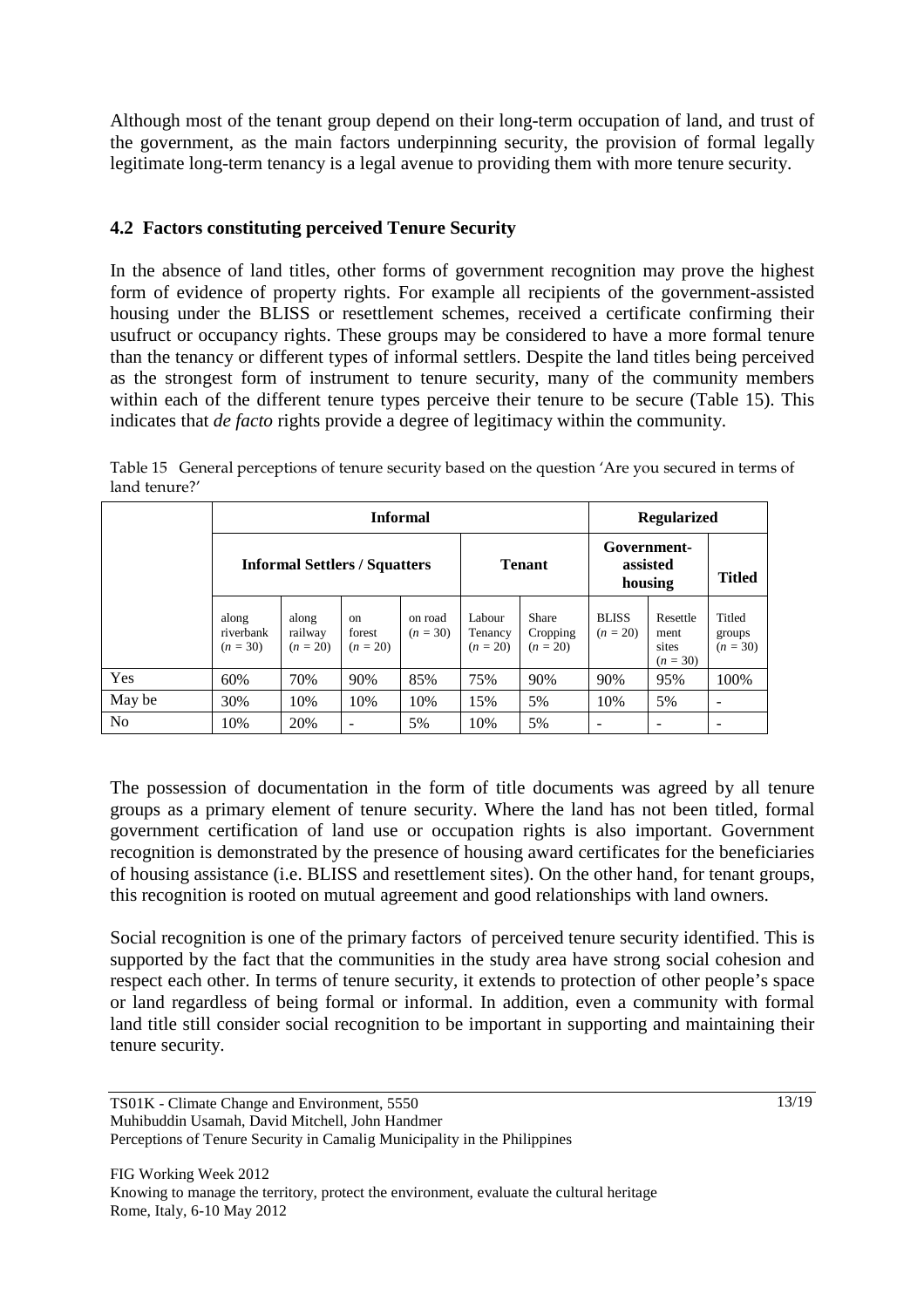The length of occupation of the site is another factor that increases the social legitimacy of tenure, especially for informal groups. For the informal settlers, acceptance of their right to reoccupy the land after disasters is also perceived as government recognition of their rights. There are no cases where informal settlers along main road, river bank and railway tracks were thwarted in returning to their original settlement after a natural disaster, or rebuilding their dwelling.

The legitimacy of tenure is also manifested through different rights attached to their possessions. For instance, the level that differentiates BLISS and resettlement sites is the 'right to sell' held by BLISS beneficiaries and 'transfers or waive of rights' to the third party aside from family members. Interestingly, among the informal settlers, investments made to the houses indicated by the construction of large solid houses is perceived as one of the strongest drivers of social legitimacy. Related to the right to sell is the function of passing on the occupation of land through inheritance to family members. Inheritance recognized by the law is also another important factor defining perceived security of tenure.

The social connection of people or households to government or institutions linked to power is another factor that constitutes tenure security, particularly for informal settlers. In addition, social relationships with other community members were also raised as a factor in perceived tenure security.

While threat of eviction was one of the core issues discussed among the respondents from the informal and tenancy, the research reveals that there is not a strong a correlation between perceived threat of eviction and the perceived level of tenure security. This suggests that that they considered the threat of eviction to be low and that their rights would be protected by government if they were evicted and resettled. Many of the respondents also noted that the study area is mostly rural and the focus of government development projects and eviction of informal settlements is more likely to be in the capital (around Metro Manila) and other urban areas.

Table 16 Factors constituting tenure security based on perceptions of community from different tenure groups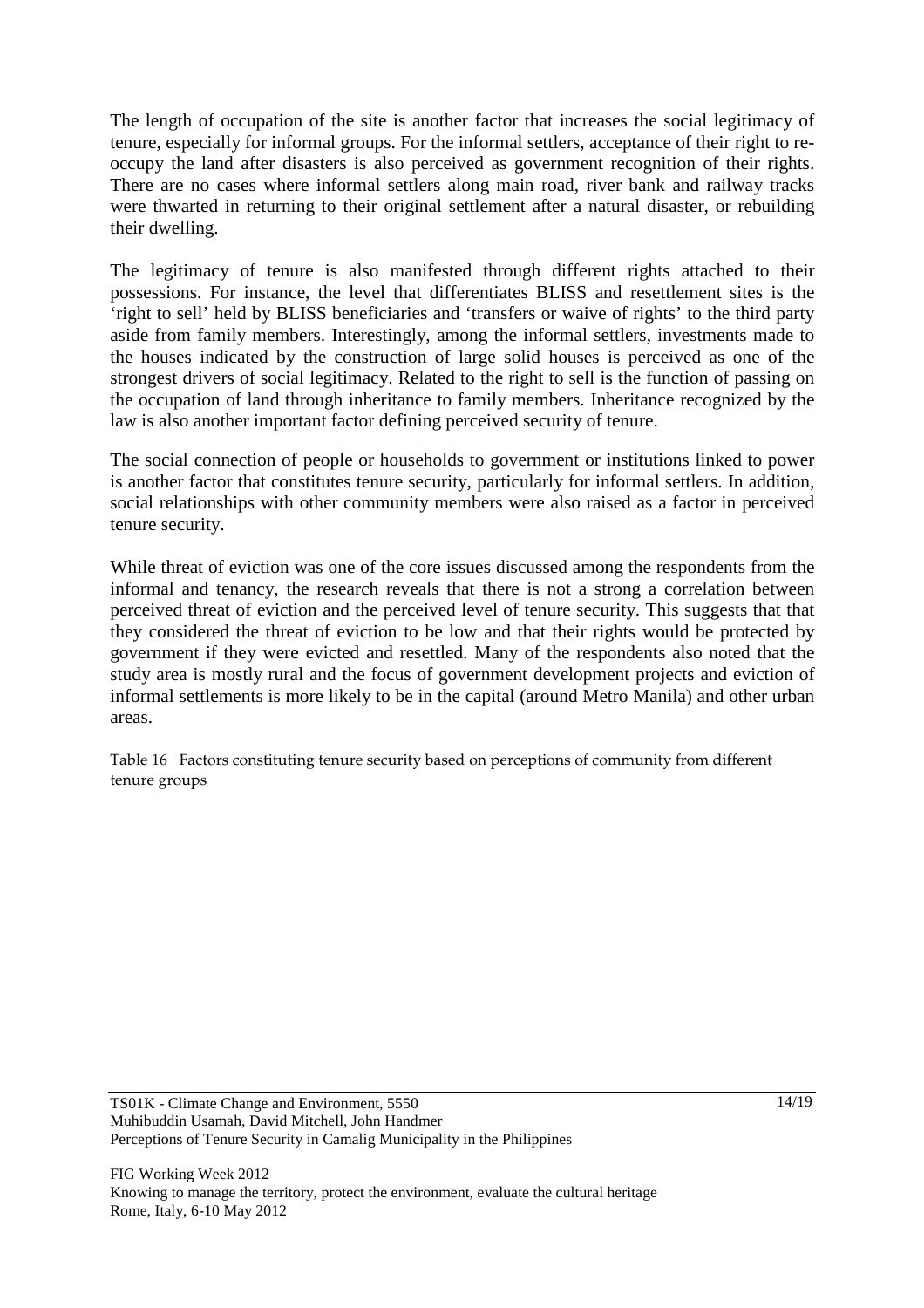|                                                                                                   | <b>Informal</b>          |                     |              |              |               | Regularized  |                     |                                |
|---------------------------------------------------------------------------------------------------|--------------------------|---------------------|--------------|--------------|---------------|--------------|---------------------|--------------------------------|
|                                                                                                   | <b>Informal Settlers</b> |                     |              |              |               |              |                     |                                |
| <b>Aspects</b>                                                                                    | along<br>the<br>railway  | on<br>river<br>bank | in<br>forest | on<br>road   | <b>Tenant</b> | <b>BLISS</b> | <b>Resettlement</b> | <b>Titled</b><br><b>Groups</b> |
| <b>Legal legitimacy</b>                                                                           |                          |                     |              |              |               |              |                     |                                |
| Title documents                                                                                   |                          |                     |              |              |               |              |                     | ✓                              |
| Formal certificate / award of<br>housing or contract                                              |                          |                     |              |              |               | ✓            | ✓                   |                                |
| Government recognition                                                                            | $\checkmark$             |                     |              | $\checkmark$ |               | $\checkmark$ | ✓                   |                                |
| The land user is also the<br>owner                                                                |                          |                     |              |              |               |              |                     | ✓                              |
| <b>Social Legitmacy</b>                                                                           |                          |                     |              |              |               |              |                     |                                |
| Length of occupation                                                                              | $\checkmark$             | $\checkmark$        | $\checkmark$ | $\checkmark$ | $\checkmark$  |              |                     | ✓                              |
| Social recognition                                                                                | $\checkmark$             | $\checkmark$        | ✓            | ✓            | ✓             | ✓            | $\checkmark$        |                                |
| Captial improvements and<br>investment to property                                                |                          |                     | ✓            | $\checkmark$ | $\checkmark$  | ✓            | $\checkmark$        |                                |
| Connection with government<br>and or person from<br>institutions linked to power is<br>not needed |                          |                     |              |              |               | ✓            | ✓                   |                                |
| Inheritance recognised                                                                            |                          |                     |              |              | $\checkmark$  | $\checkmark$ | $\checkmark$        | $\checkmark$                   |
| No percieved threat of<br>eviction                                                                |                          |                     |              |              | ✓             |              | ✓                   |                                |

#### **4.3 Legal and Social legitimacy of tenure security**

The factors that constitute perceived tenure security identified earlier confirm that there are two different sources of tenure security: legal (*de jure*) and social (*de facto*) legitimacy (Mitchell 2011; van Gelder 2010).

It is clear that legal legitimacy in Camalig Province is obtained from title documents or land use certificates that prove the property rights entitlement of the owner and the beneficiary. In the absence of legal documentation, other factors may be considered to be socially legitimate and allow the land user to defend themselves against claims to the land or buildings by others. In other words, while *de jure* legitimacy is the ultimate objective, the strong perception of tenure security can also be built from *de facto* legitimacy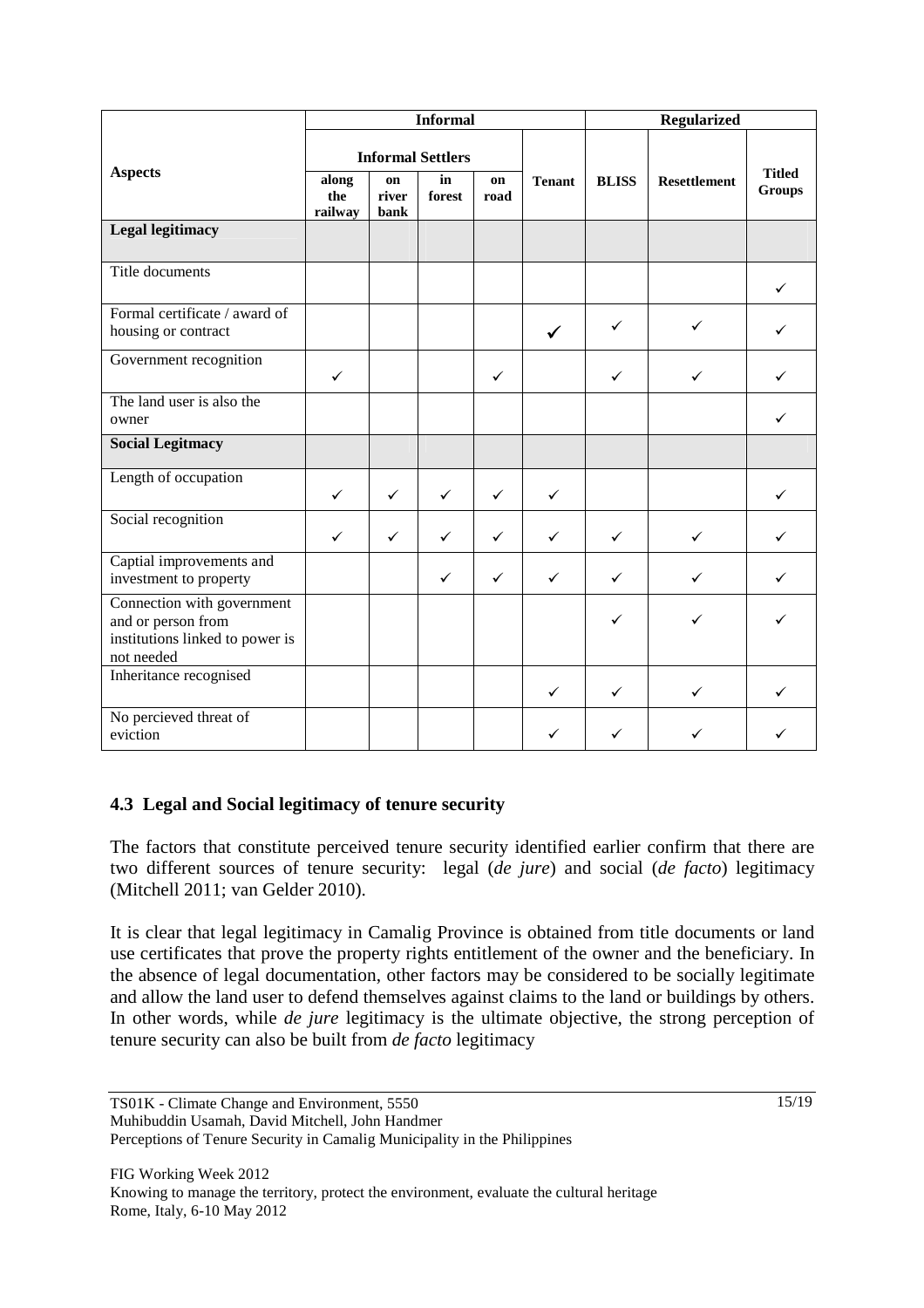Table 16 lists some of the elements of perceived tenure security identified and separates these into either legal or social legitimacy.

While it is impossible to provide a definitive ranking of the perceived tenure security of each of the land tenure categories, it is possible to make some judgments about the relative legal and social legitimacy of each tenure type in the study area. Figure 1 provides a graphical assessment of the level of tenure security of each of the tenure groups taking into account their legal and social legitimacy.



Figure 1 The level of tenure security based on legal and social legitimacy

#### **5. CONCLUSIONS**

This paper provides a description of the land tenure categories in the study area and the different perceptions of occupants regarding their tenure security. People living in the study area perceived that land titles provide the highest level of security of tenure. Communities with land titles have much more confidence in making capital investments on their properties. Those with government-assisted housing also perceived that their tenure security is high and consider the certificate of ownership provides important evidence of legitimacy. However, they believe that the allocation of individual titles to each dwelling would enhance their tenure security.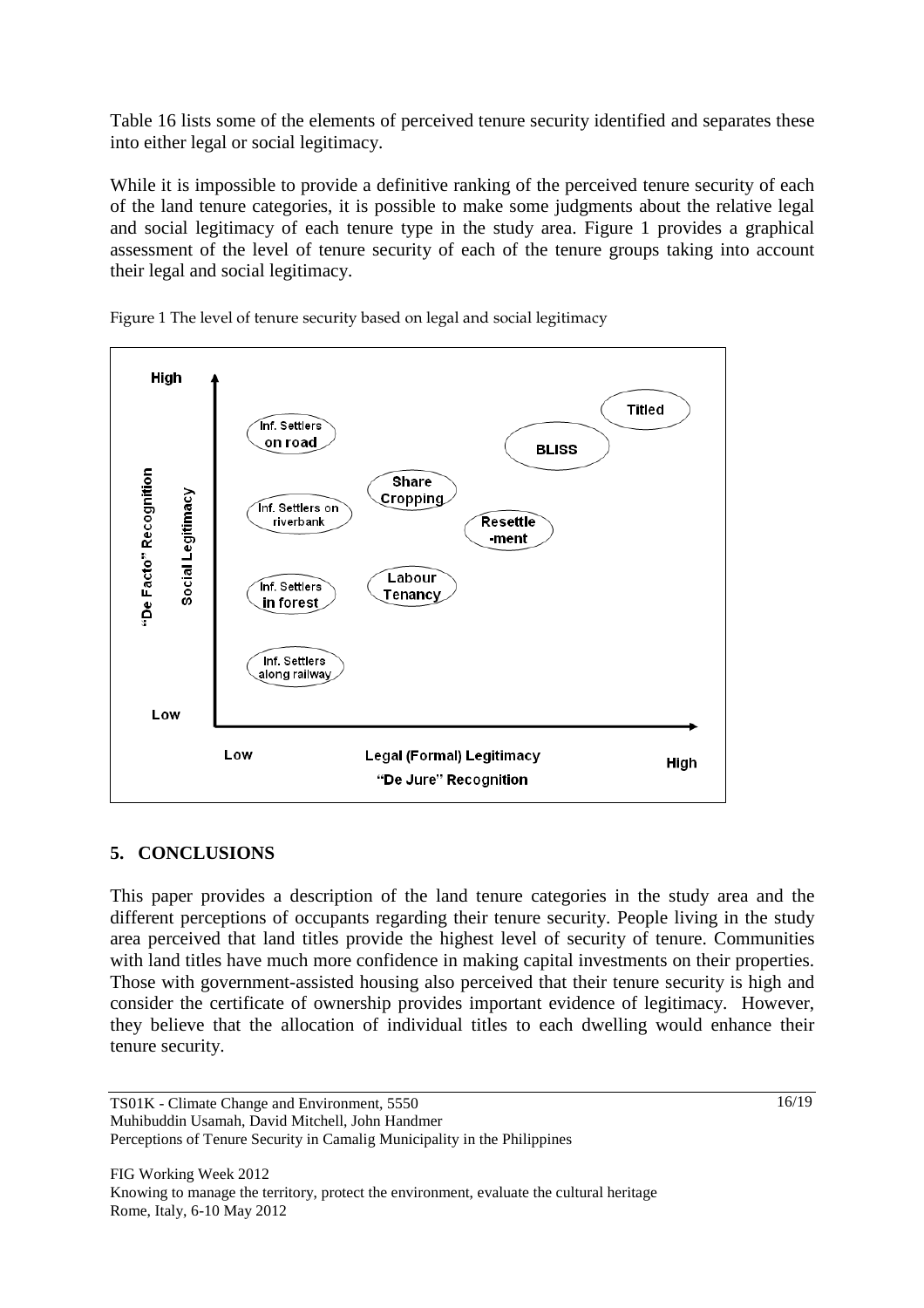Social legitimacy also contributes to the security of tenure. There are different factors that constitute social legitimacy including the length of occupation on the land, social recognition, the strength of social and political relationships, and the ability to pass the rights through inheritance. Those factors have built their confidence in investing capital for improvements on their property. Another factor that demonstrates perceived tenure security is the fact that following natural disasters they are not aware of any instances where they were not allowed to resettle back to their pre-disaster land. . The government restrictions on the re-occupation of land is based more on the degree of vulnerability and risk of future natural disasters, rather than the degree of legal legitimacy of the tenure. Social cohesion of the community also plays a factor in determining social recognition and legitimacy.

It is interesting to note that the informal settlers demonstrated little fear of eviction.. They perceive that eviction is not likely to happen in rural areas unless there is proposed development or the construction of infrastructure. They also believe that if eviction occurs, they would be adequately compensated or provided with alternative housing. Threat of eviction did not seem to be a factor in assessing the security of tenure.

Though it can be concluded that title documents provide a greater degree of security of tenure, the importance of perceived tenure security based on social legitimacy has been highlighted in this paper. Having both social and legal legitimacy is important in achieving tenure security.

#### **REFERENCES**

- Abueg, Elmer A. (1986), 'Popular Participation in Housing the Urban Poor', *Habitat International,* 10 (1/2), 197-206.
- Aristizabal, Nora C. and Gómez, Andrés Ortíz (2004), 'Improving security without titles in Bogotá', *Habitat International,* 28 (2), 245-58.
- de Souza, Flávio A. M. (2001), 'Perceived security of land tenure in Recife, Brazil', *Habitat International,* 25 (2), 175-90.
- De-Soto, Hernando (2000), *The Mystery of Capital. Why Capitalism Triumphs in the West and Fails Everywhere Else* (New York: Basic Books).
- DENR (1998), 'Revised Manual of Land Surveying Regulations in the Philippines', in Department of Environment and Natural Resources (ed.), (DENR Administrative Order No. 98-12; Quezon City, the Philippines ).
- Durand-Lasserve, Alain and Royston, Lauren (2002), *Holding Their Ground. Secure Land Tenure for the Urban Poor in Developing Countries* (Earthscan).
- FAO (2009), *On solid ground: adressing land tenure issues following natural disasters in the Philippines* (Rome, Italy: Food and Agricultural Organizations of the United Nations).
- Government of Albay (2010), 'Provincial Development and Physical Framework Plan, 2011- 2016', (Legazpi City ).
- Khemro, Beng Hong Socheat and Payne, Geoffrey (2004), 'Improving tenure security for the urban poor in Phnom Penh, Cambodia: an analytical case study', *Habitat International,* 28 (2), 181-201.
- LGU Camalig (2008), 'Housing Unit Award Contract', in Local Government Unit of Camalig Municipality (ed.), (Camalig).

TS01K - Climate Change and Environment, 5550 Muhibuddin Usamah, David Mitchell, John Handmer Perceptions of Tenure Security in Camalig Municipality in the Philippines 17/19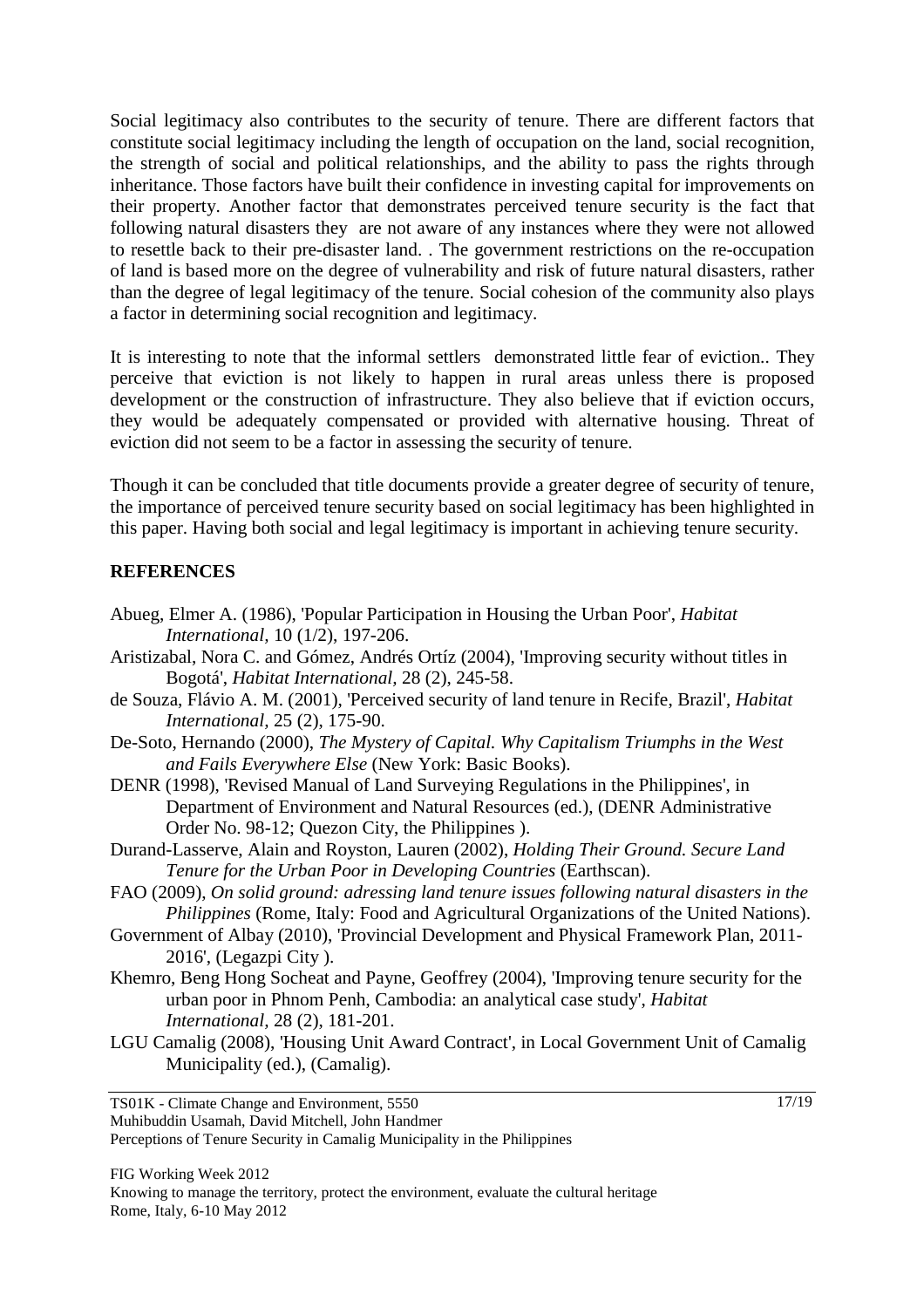- Llanto, Gilberto M, Riddell, James, and Aniceto Orbeta, Jr. (2010), 'Land Administration and Management Project Phase 2: Independent Completion Report '.
- MDCC Camalig (2009), 'Municipal Disaster Management and Contingency Plan of the Municipality of Camalig, Albay', (Municipal Disaster Coordinating Council, Office of the Mayor of Camalig, Albay).
- Mitchell, David (2011), *Assessing and Responding to Land Tenure Issues in Disaster Risk Management, Training Manual* (Rome, Italy Food and Agricultural Organizations of the United Nations (FAO) ).
- MSWD (2007), 'Proposed Resettlement Project for Families Along Flood Hazard Areas of the Municipality of Camalig, Albay; Municipal Social Welfare and Development, Local Government Unit of Camalig', in Local Government Unit of Camalig Municipal Social Welfare and Development (ed.), (Camalig, Albay).
- Oxfam GB (2008), *Building Resilient Communities: Good Practices in Disaster Risk Management in the Philippines* (Quezon City: Oxfam Great Britain Philippines Programme).
- Palmer, David, Fricska, Szilard, and Wehrmann, Babette (2009), *Towards Improved Land Governance* (Land Tenure Working Paper 11, in collaboration with C. Augustinus, P. Munro-Faure, M. Törhönen, A. Arial: FAO and UN-HABITAT).
- Payne, Geoffrey (2002), *Land, Rights and Innovations: Improving Tenure Security for the Urban Poor* (Practical Action ).
- Porio, Emma and Crisol, Christine (2004), 'Property rights, security of tenure and the urban poor in Metro Manila', *Habitat International,* 28 (2), 203-19.
- Reerink, Gustaaf and van Gelder, Jean-Louis (2010), 'Land titling, perceived tenure security, and housing consolidation in the kampongs of Bandung, Indonesia', *Habitat International,* 34 (1), 78-85.
- UN-HABITAT (2003a), *Handbook on best practices, security of tenure and access to land* (Nairobi, Kenya: United Nations Human Settlements Programme).
- --- (2003b), *The Challenge of Slums. Global Report on Human Settlements* (Nairobi, Kenya: United Nations Human Settlements Programme).
- --- (2004), *Urban Land for All* (Nairobi, Kenya: United Nations Human Settlements Programme).
- --- (2008), *Secure Land Rights for All* (Nairobi, Kenya: United Nations Human Settlements Programme).
- van Gelder, Jean-Louis (2010), 'What tenure security? The case for a tripartite view', *Land Use Policy,* 27 (2), 449-56.
- World Bank (2005), 'Philippines Natural disaster risk management in the Philippines : enhancing poverty alleviation through disaster reduction', (The World Bank ).
- --- (2011), 'Restructuring Paper on the Second Land Administration and Management Project (LAMP 2)'.

#### **BIOGRAPHICAL NOTES**

**Muhibuddin Usamah** is a PhD Candidate at the School of Mathematical and Geospatial Sciences at RMIT University, winner of the 2009 Australian Leadership Award. In his earlier